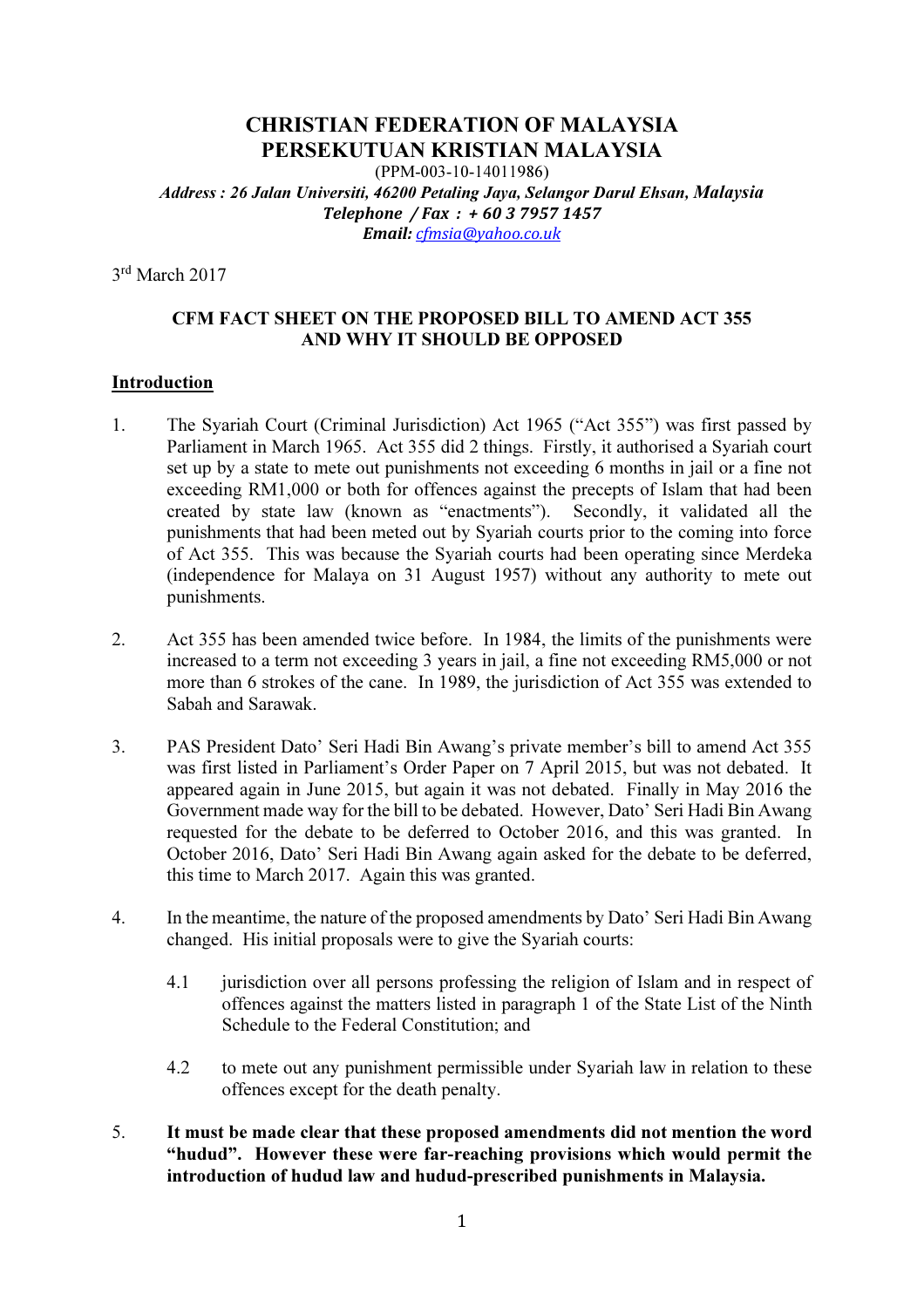This was not part of the framework anticipated in the Federal Constitution at the time of Merdeka. The history of the negotiations for Merdeka, and the drafting of the Federal Constitution by the Reid Commission, clearly show that we were all to be governed by secular laws, except in the limited area of personal law for those professing the religion of Islam. The same principles applied when Sabah and Sarawak joined Malaya to create Malaysia. So if these proposals remain, Parliament should reject them.

#### The revised proposed amendments

- 6. When the proposed amendments were re-tabled in Parliament on 24 November 2016, they were significantly amended.
- 7. The current proposed amendments deal only with the increase in the existing punishments. It is proposed that the current maximum sentences of imprisonment for a period not exceeding 3 years, a fine not exceeding RM 5,000, or not more than 6 strokes of the cane, or a combination thereof, be increased to imprisonment for a period not exceeding 30 years, a fine not exceeding RM100,000, or not more than 100 strokes of the cane, or a combination thereof.
- 8. It is clear that while the proposed amendments to Act 355 again do not mention the word "hudud", the fact is that the increase in the maximum punishments will allow for hudud-compliant punishments to be meted out. The proposed increase in the maximum penalties under the proposed amendments to Act 355 will allow several hudud punishments to be implemented directly, and for other hudud and non-hudud punishments to be indirectly achieved.
- 9. Using the Syariah Criminal Code (II) (1993) 2015 of Kelantan, which has already been passed in Kelantan (but not in force), as a reference point for hudud offences, the hududprescribed punishment for a "ghairu mohsan" (someone who has not previously had sexual intercourse or, if married, has yet to consummate the marriage) who commits the hudud offence of adultery or sodomy would now be possible, i.e. 100 lashes, since the maximum number of lashes would now be increased to 100.
- 10. Again under the Syariah Criminal Code (II) (1993) 2015 of Kelantan, the hududprescribed punishment for the hudud offence of "qazaf" (false accusation of adultery or sodomy), 80 lashes, would also now be possible.
- 11. Further, under the Syariah Criminal Code (II) (1993) 2015 of Kelantan, the hududprescribed punishment for the hudud offence of "syurb" (consumption of alcohol or intoxicating drink), between 40 to 80 lashes, would also now be possible.
- 12. One of the hudud-prescribed punishments for the hudud offence of apostasy ("irtidad") under the Syariah Criminal Code (II) (1993) 2015 of Kelantan, in addition to a jail term and then the death penalty, is the confiscation of the apostate's property. A fine of RM100,000, the new maximum fine, may for some people be equivalent to the loss of their entire property.
- 13. Additionally, a jail sentence of the maximum 30 years is greater than many of the punishments under the Penal Code. Under the Penal Code, a jail sentence of up to 30 years is imposed on those convicted of terrorist-related offences, for culpable homicide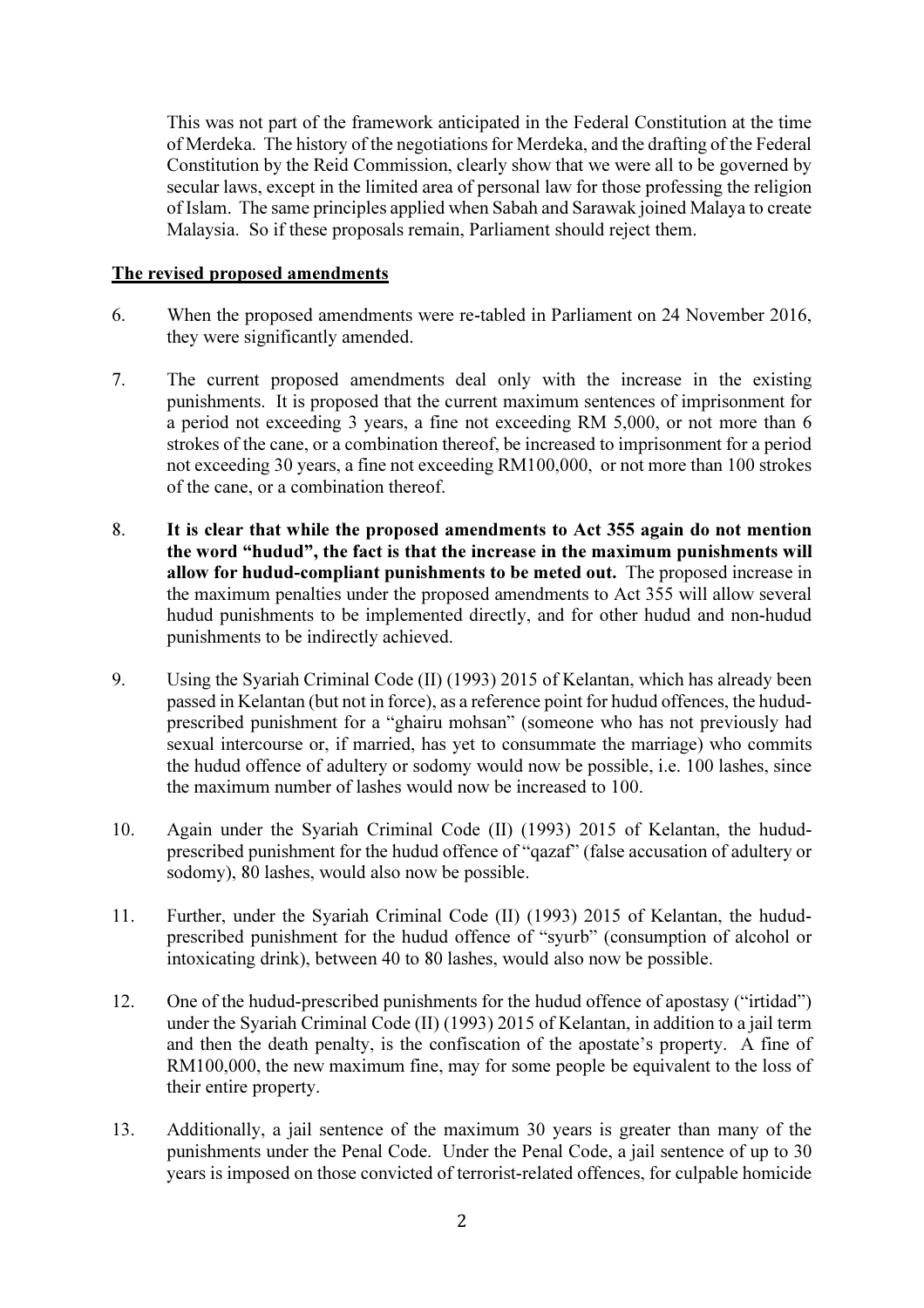not amounting to murder, for kidnapping and for hostage-taking. In countries where the death penalty is no longer applied, a sentence of 30 years in jail is seen as the equivalent of a death sentence. If implemented, the hudud-prescribed punishment for the hudud offence of apostasy would now be possible in principle.

#### Pressure to apply the same law to non-Muslims

- 14. Even during the debate on the introduction of Act 355, in March 1965, some of the members of Parliament had called for the provisions to be applied also to non-Muslims. The oft-used rationale is where two or more people are involved in an activity, but only the Muslims are prosecuted, and that this would be unjust. So the pressure is to make the same offences apply to everyone. Overall, the proposed amendments to Act 355 will lead to increased calls for the harmonisation of Syariah law with secular criminal law, and for the extension of Syariah law to non-Muslims. These calls were made right from the very beginning in 1965, even when the limits of Syariah court punishments were low. With these current proposals to make them very high, the pressure will no doubt increase.
- 15. The argument against the question of applying the law equally is NOT to make Syariah law apply equally to both Muslims and non-Muslims. Instead, we have to look at Article 8 of the Federal Constitution and ask whether there ought to be inequality in criminal law at all. Article 8 (5) (a) of the Federal Constitution only allows for the noninvalidation or non-prohibition of "any provision regulating personal law". "Personal law" should not include "criminal law".
- 16. Any assurance given to the states of Sabah and Sarawak that Muslim authorities in Sabah and Sarawak need not adopt the increased punishments is illusory. It does not take away from the fact that Muslims from Sabah and Sarawak will NOT be spared punishment under increased penalties, since they would come within the jurisdiction of the Syariah law in another state in which they travel and/or live (e.g. in Selangor, when they fly through KLIA or KLIA2).

# Summary

- 17. The original proposal would clearly permit the introduction of hudud law and hududprescribed punishments in Malaysia and are unconstitutional. Parliament should reject them.
- 18. Under the revised proposals, the increase in the limits of punishments will allow some hudud-prescribed punishments to be meted out. Apart from increasing caning to 100 lashes, a jail term of 30 years is equivalent to the death penalty. Fines of up to RM100,000 could be similar to confiscation of property.
- 19. The maximum limits of a jail sentence and caning punishments under the proposed amendments exceed most punishments that currently exist under the Penal Code. When the focus was on the "inequality" that non-Muslims could not be prosecuted in the Syariah court (even in 1965), there were already calls for the law to apply equally to both Muslims and non-Muslims. Now that some of the punishments will exceed some of those under the Penal Code, there will be even greater calls in this regard.